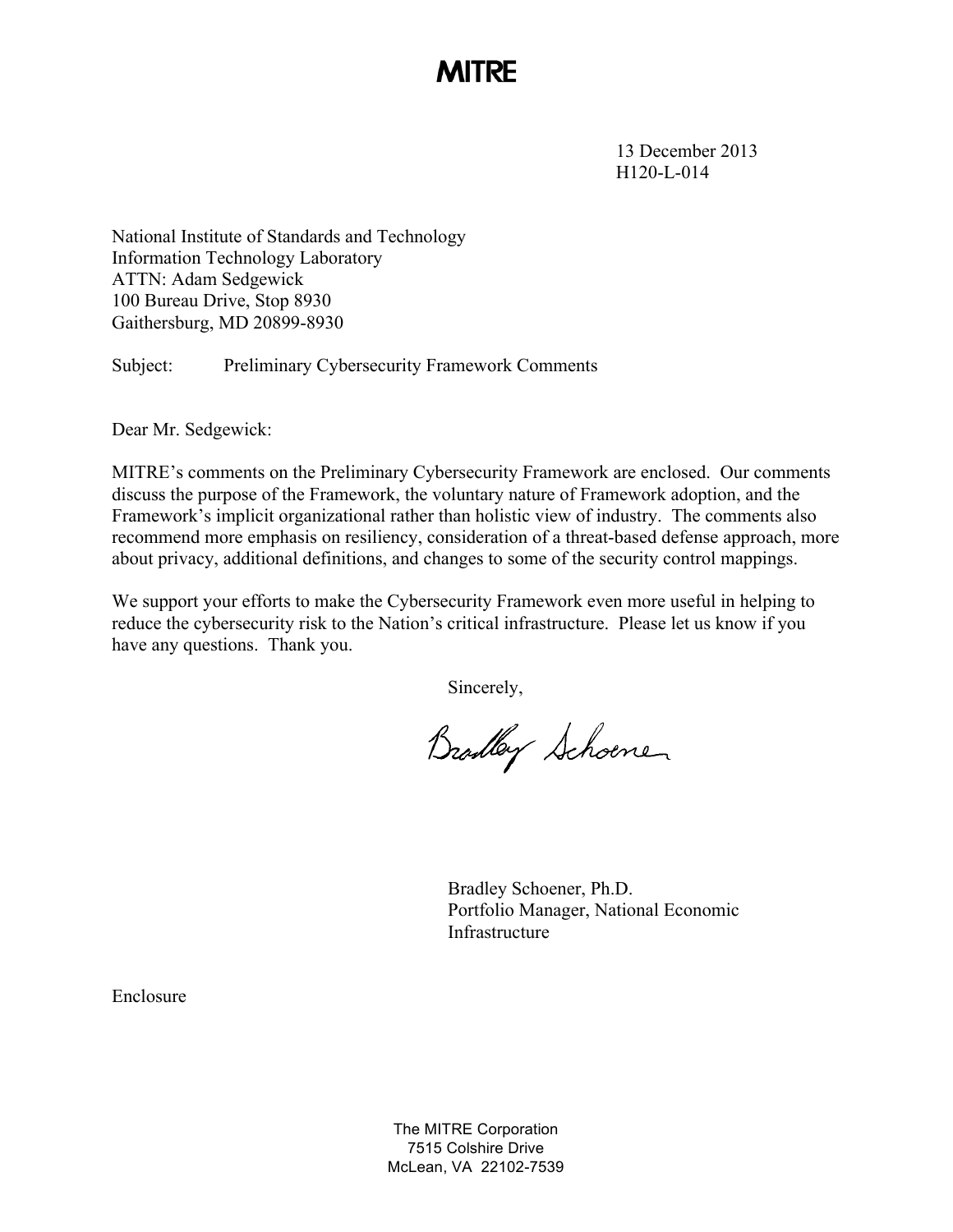MITRE Summary Comments on NIST Preliminary Cybersecurity Framework

- • **Framework Purpose**. The functions defined in the Framework Core (Identify, Protect, Detect, Respond, and Recover) are focused on identifying and sharing threat information, while many of the activities in the subcategories, especially in the Identify and Protect functions, are related to establishing a cybersecurity program within an organization.
	- o For clarity, we recommend the Framework document focus on managing and communicating cybersecurity risk. Recommend moving guidance on how to establish a cybersecurity program to an appendix, or reference other sources and state as an assumption that organizations have already established a cybersecurity program.
	- $\circ$  In addition, Executive Order (E.O.) 13636 indicates that DHS, OMB, DOD, and other organizations will provide additional services and intelligence. Recommend referencing these other efforts that are identified in the E.O. and describing how they fit within the Framework.
- • **Voluntary Nature of Framework**. Recommend incorporating information related to the incentives programs from the Departments of Treasury, Commerce, and Homeland Security into the Framework to fulfill the objective of *encouraging* organizations to *consider cybersecurity risk*. There is also limited information in the Framework to address a *cost-effective*, *performance-based* approach as called for in E.O. 13636.
- • **Holistic View of Industry/Sector Framework**. Individual organizations face cybersecurity risk within the context of their broader industry/sector ecosystem. Recommend moving the Framework beyond its current focus on securing individual organizations to address the cybersecurity challenges of industries/sectors as a whole.
	- o Recommend adding a function to the Framework, *Orient*, that identifies the need for each organization to define its place within the ecosystem in relationship to other organizations in an industry/sector. While many of the potential subcategories applicable to this function are included in other existing functions, consolidating them in a new function, *Orient*, focuses attention on the concept of framing an organization's cybersecurity posture within its much larger industry/sector ecosystem.
	- o In the Introduction, include *Orient* and briefly discuss the concept that organizations exist as part of an industry/sector ecosystem, the value of sharing information within the ecosystem, and threat-sharing roles and responsibilities.
- *Withstand* categories could include: a) Prepare: maintain a set of cyber courses of action • **Resiliency**. Resilience addresses the needs of an organization that enable it to continue to operate, possibly in a degraded state while maintaining mission essential functions, after an adversary breaches the organization's defenses. While the need to "strengthen the resiliency of this infrastructure" is recognized, recommend adding specific subcategories to address resiliency, for example add a function to the Framework, *Withstand*, that identifies the needs of an organization to adapt to evolving threats and continue fulfilling mission essential functions during periods of degradation that affect an organization's own operations and that of their external stakeholders. Potential that address predicted cyber-attacks; b) Prevent: preclude successful execution of an